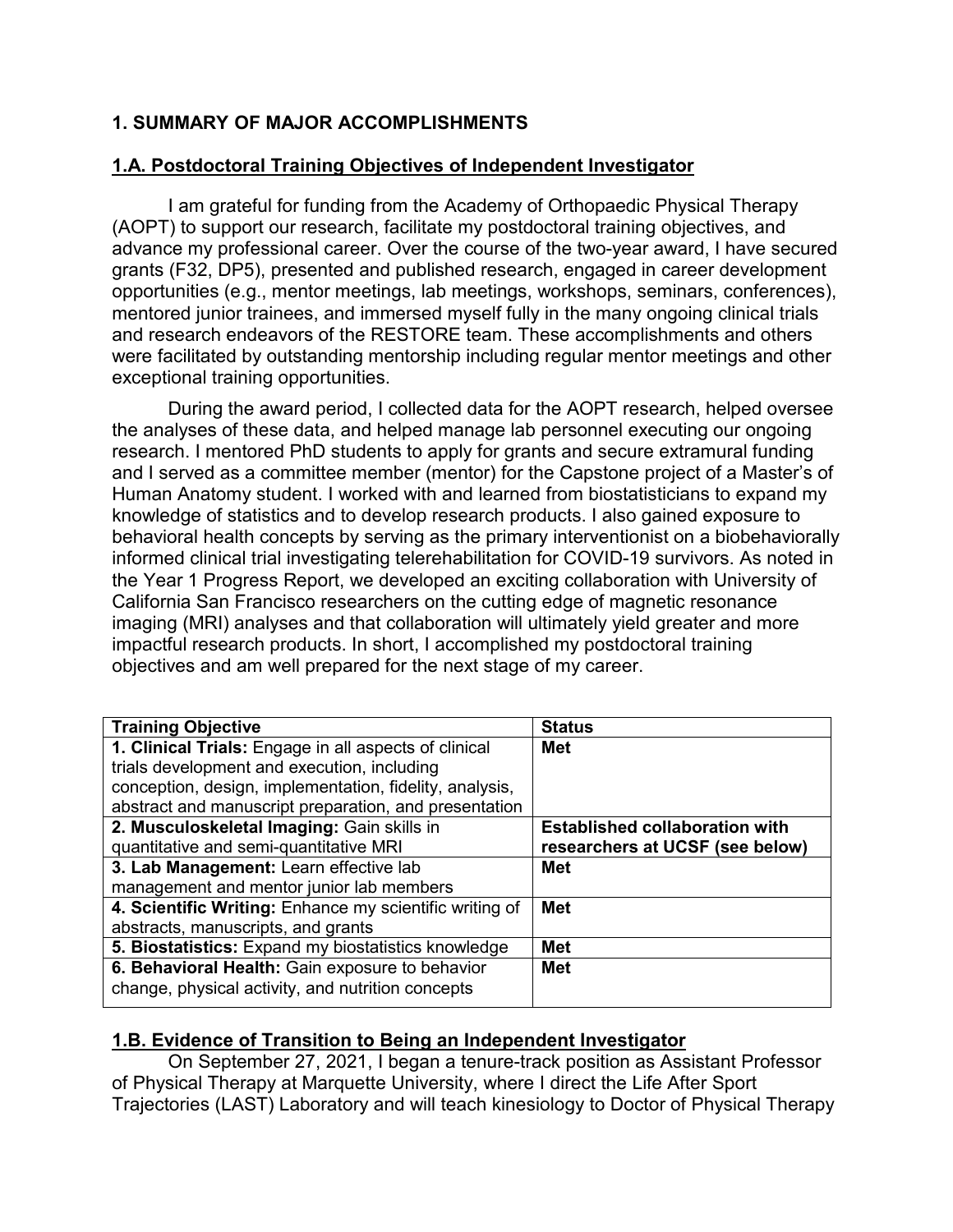students. I received an NIH Director's Early Independence Award for the project, 'Life After Sport: Prior Injury and Sedentary Behavior as Mechanisms of Later Poor Health' (DP5-OD031833). The DP5 award is a 5-year, \$1.9 million grant awarded through the NIH Common Fund's High Risk High Reward Research program. Only 13 DP5 grants were awarded in 2021, and I am the first physical therapist to receive the recognition. Funding from the AOPT not only supported my postdoctoral training and research but also helped make me a competitive applicant for faculty positions and the DP5 grant.

## **1.C. Publications and Grants**

1.C.1. Publications: Due to restrictions on publishing secondary analyses of clinical trials, I will be unable to publish the aims of the AOPT Career Development Grant until after the primary aims of the clinical trial from which the AOPT aims are derived is published (see 1.C. for details). While I have not yet published or submitted any manuscripts specifically related to the proposed aims, I have developed several ancillary products on patients after total knee replacement. One manuscript has been published in the *Journal of Orthopaedic Research,* three manuscripts are in revision, and several other products are forthcoming. I also contributed to three related presentations, including a platform presentation I gave as first author, at APTA's Combined Sections Meeting 2021. See 3. Publications and Presentations for details. 1.C.2. Grants: I secured as Principal Investigator (PI) two postdoctoral fellowship grants including a Veterans Affairs Advanced Geriatrics Fellowship and a National Institutes of Health Ruth L. Kirschstein National Research Service Award Fellowship (F32- AG066274). I assisted the RESTORE team in writing several major grants including an NIH-funded study (R01-AG054366) on 'Predictors of Recovery and the App-Facilitated Tele-Rehabilitation (AFTER) Program for COVID Survivors.' I helped PhD students write grants and earn fellowships from the American College of Rheumatology. As noted above, I also received an NIH Director's Early Independence Award (DP5- OD031833) to fund my research as a junior faculty member at Marquette University.

## **1.D. Progress on the Research Project**

The purpose of the AOPT research is to leverage data from the parent MOVE clinical trial (R01-AG056585) to answer impactful secondary questions regarding contralateral knee osteoarthritis (OA) and movement asymmetries in patients after total knee arthroplasty (TKA). Specifically, the aims are to:

**AIM 1**: *Determine if pre-operative movement asymmetries (as surrogates for longstanding movement asymmetries) are associated with early signs of contralateral knee OA severity.*

**AIM 2**: *Determine the baseline factors that are associated with greater concurrent movement asymmetry.*

**EXPLORATORY AIM**: *Describe OA progression using baseline to 2-year changes in quantitative magnetic resonance imaging (MRI) measures (cartilage thickness, T2, T1rho) among those with asymmetrical and symmetrical movement patterns during walking 6 months after TKA.* 

I am proficient in collecting and analyzing all biomechanical and clinical measures. I also assisted with MRI data collections. Our primary challenge has been patient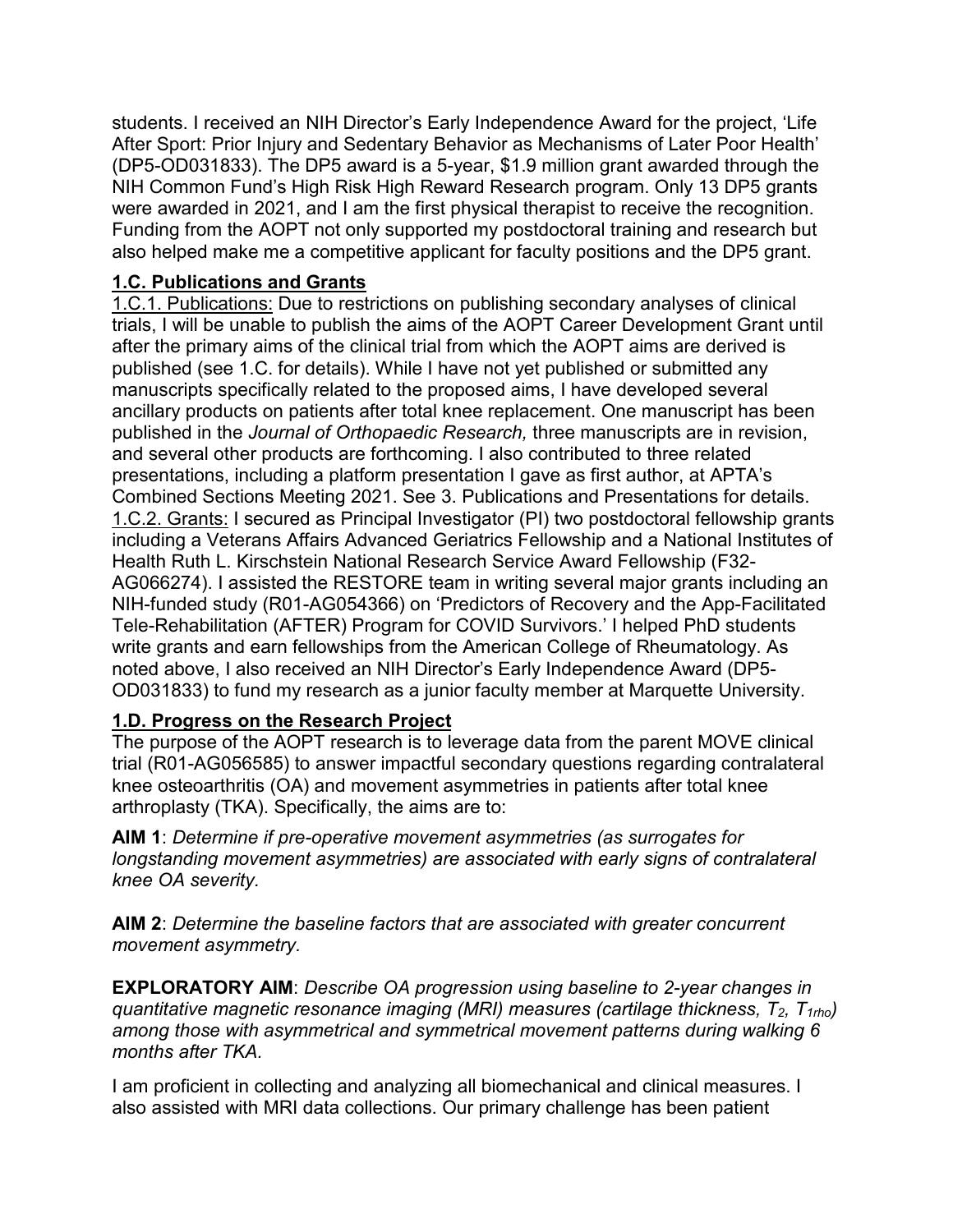recruitment, which was paused for nearly four months due to COVID-19 and has occurred in lower numbers in the subsequent months. Nevertheless, we currently have 101 of 150 planned patients enrolled. Further, our retention is excellent (over 90%) and only 120 participants are needed to complete the trial. Aims proposed in this award cannot be published until after the primary findings of the parent clinical trial are published, which will likely occur within one to two years.

My biggest opportunity has been to leverage the AOPT award to create a subcontract with collaborators at the University of California San Francisco (UCSF) on the cutting edge of MRI analyses. Our UCSF collaborators are analyzing images using an automated approach that will provide not only the regional assessments of cartilage proposed in the Aims but also advanced parametric mapping (Future Direction #5). While the timeline of the research products is delayed, ultimately this award will translate into more products and greater impact.

During my postdoctoral fellowship, I also engaged in several other ancillary projects and research opportunities, I wrote a perspective manuscript on rehabilitation of patients after TKA (in revision). I also helped develop a collaborative research effort focused on outcomes and variation in practice after implementing a care process guideline for TKA rehabilitation. Collaborating with our colleagues at Intermountain Healthcare, we presented two platform presentations for APTA's 2021 Combined Sections Meeting and are currently revising the two manuscripts for resubmission. I also helped develop the COVID AFTER study, which we recently completed through the primary endpoint and are in the process of developing research products. See section 3 (below) for details.

#### **1.5. Conclusion**

In summary, my postdoctoral fellowship – funded in part by the AOPT Career Development Grant – yielded a robust and meaningful training experience. I accomplished the training objectives set forth in the initial application and secured an independent, tenure-track faculty position at Marquette University and major extramural funding. I am incredibly grateful for the training experience and the support of AOPT and excited for the opportunity ahead.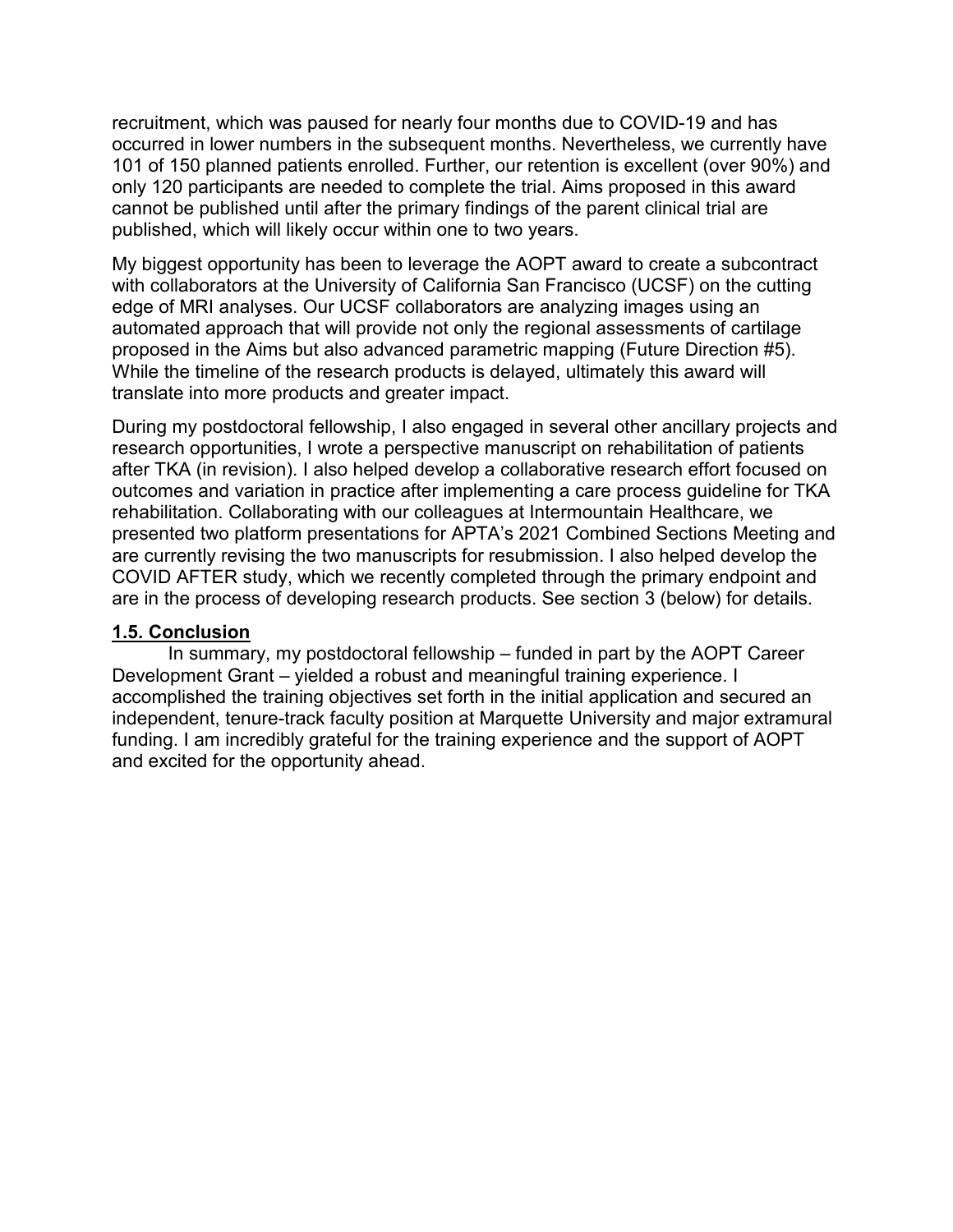#### **2. ONE-PARAGRAPH SUMMARY OF RESULTS OR ABSTRACT SUITABLE FOR POSTING ON THE ACADEMY WEBSITE**

The purpose of the Academy of Orthopaedic Physical Therapy (AOPT) Career Development Grant was to determine how factors including movement patterns contribute to contralateral knee osteoarthritis (OA) following unilateral total knee arthroplasty (TKA) and to provide the fellow a comprehensive postdoctoral training experience. While recruitment for the primary aims was delayed due to COVID-related pauses and reductions in joint replacement surgeries, there were significant developments and accomplishments over the course of the two-year award. First, Dr. Capin and his postdoctoral mentor, Dr. Jennifer Stevens-Lapsley, leveraged the AOPT funds to establish a subcontract with University of California San Francisco (UCSF) collaborators on the cutting edge of MRI analyses. The UCSF collaborators are analyzing the images using an automated approach that will generate not only regional assessments of cartilage (per the specific aims) but also advanced parametric mapping of quantitative MRI variables, identifying specific areas of cartilage degradation. Although the aims of this project cannot be published or presented until the primary findings of the parent clinical trial (R01-AG056585) are published, ultimately the findings of this AOPT grant will translate into more products and greater impact. Second, Dr. Capin worked on several ancillary research projects. Collaborations with clinicians and researchers at Intermountain Healthcare found an improvement in outcomes and reduction in variation after implementing a care process guideline for TKA rehabilitation; findings were presented at CSM 2021 and the manuscripts are in revision. Dr. Capin also helped Dr. Stevens-Lapsley, Dr. Kristine Erlandson, and colleagues secure NIH funding (R01-AG054366) for a study on the App-Facilitated Tele-Rehabilitation (AFTER) Program for COVID Survivors. Jacob gained experience in motivational interviewing and biobehavioral principles while serving as the primary interventionist on the AFTER study; as of fall 2021, results of the trial are being analyzed. Finally, Dr. Capin benefited from a rich and diverse postdoctoral training experience, supported in part by the AOPT. In September 2021, Dr. Capin began a tenure-track faculty position as Assistant Professor of Physical Therapy at Marquette University, where he directs the Life After Sport Trajectories (LAST) Laboratory and teaches kinesiology to Doctor of Physical Therapy students. He was also awarded an NIH Director's Early Independence Award for the project, 'Life After Sport: Prior Injury and Sedentary Behavior as Mechanisms of Later Poor Health' (DP5OD031833).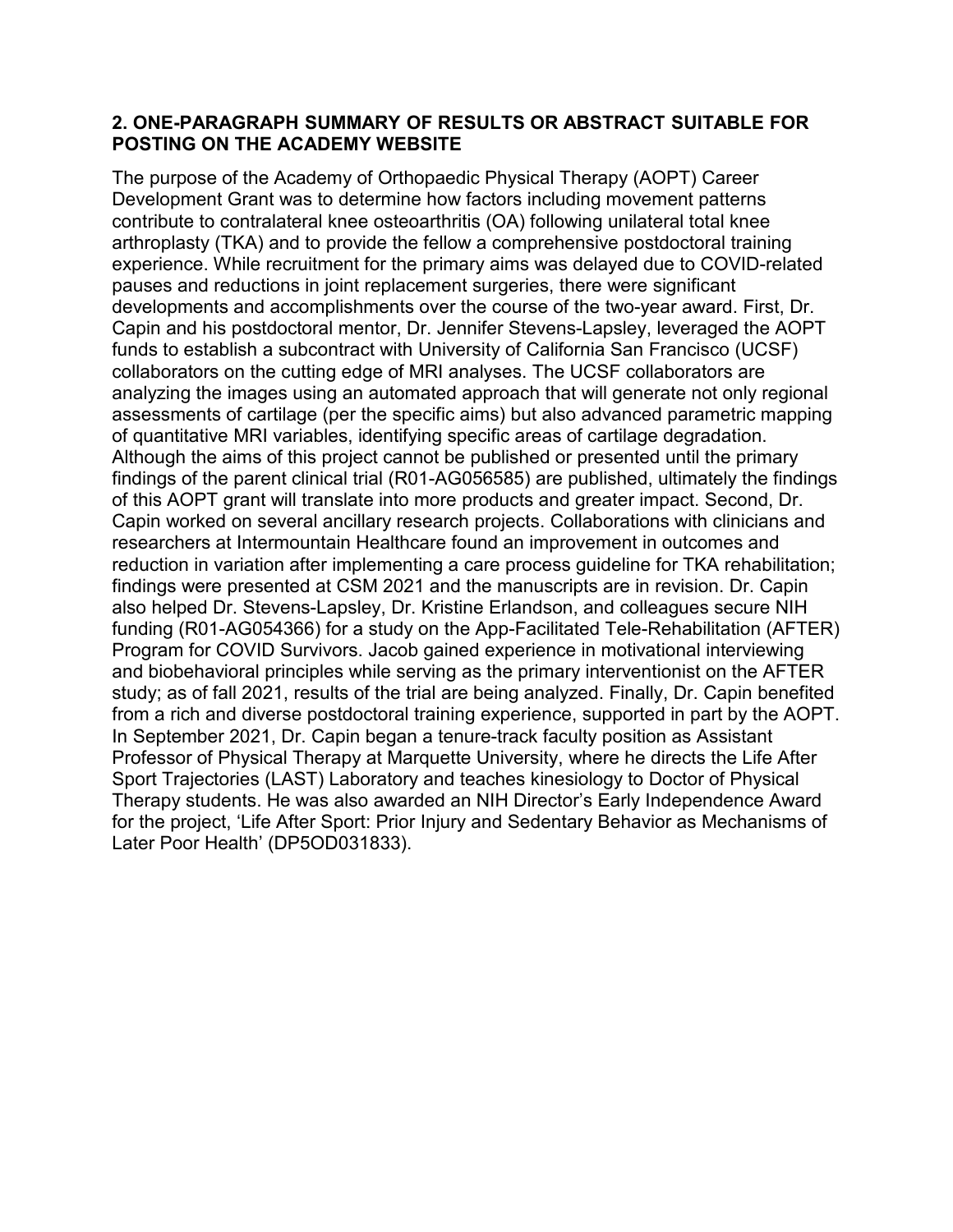## **3. PUBLICATIONS AND PRESENTATIONS**

*\*Asterisk indicates manuscripts supported in part by the Academy of Orthopaedic Physical Therapy funding.*

## **3.A. Manuscripts in progress or in review**

- 1. \***Capin JJ**, Bade MJ, Jennings JM, Snyder-Mackler L, Stevens-Lapsley J. Total Knee Arthroplasty Assessments Should Include Strength and Performance-Based Functional Tests to Complement Range-of-Motion and Patient-Reported Outcome Measures*. Physical Therapy.* In Revision.
- 2. \***Capin JJ**, Minick K, Stevens-Lapsley J, Snow G, Woodfield D, Dibblee P, Brennan G, Hunter SJ. Reduced variation following a care guideline implementation after total knee arthroplasty. In Revision
- 3. \*Minick K, Hunter SJ, **Capin JJ**, Stevens-Lapsley J, Snow G, Woodfield D, Dibblee P, Brennan G. Improved outcomes following a care process implementation after total knee arthroplasty. In Revision.
- 4. \*Jolley SE, Nordon-Craft A, Wilson M, Ridgeway K, Rauzi MR, **Capin JJ**, Heery LM, Stevens-Lapsley J, Erlandson KM. Disparities in allocation of inpatient physical and occupational therapy services for patients with COVID19. *Journal of Hospital Medicine*. In Revision.
- 5. **\*Capin JJ**, Wilson MP, Hare K, Vempati S, Little CE, McGregor D, Castillo-Mancilla J, Stevens-Lapsley J, Jolley SE, Erlandson KE. Prospective telehealth analysis of functional performance, frailty, quality of life, and mental health after COVID-19 hospitalization. *BMC Geriatrics*. In Review.
- 6. \*As noted above, the manuscripts fulfilling the primary aims of the AOPT Career Development Grant will be developed and submitted after the primary aims of the parent project are completed.

## **3.B. Publications from the past year**

- 1. Zarzycki R, Arhos EK, Failla M, **Capin JJ**, Smith AH, Snyder-Mackler L. Positive psychological response to the ACL-SPORTS training program yields better selfreported function two years after ACL reconstruction compared to nonresponders. *American Journal of Sports Medicine*. 2021 Oct 8:3635465211045388. doi: 10.1177/03635465211045388. [Epub ahead of print] PubMed PMID: 34623939
- 2. \*Christensen JC, **Capin JJ**, Hinrichs L, Aljehani M, Stevens-Lapsley J, Zeni J. Gait mechanics are influenced by quadriceps strength, age and sex after total knee arthroplasty. *Journal of Orthopaedic Research.* 2021 Jul;39(7):1523-1532. doi: 10.1002/jor.24878. PMID: 33034899.
- 3. Ito N, **Capin JJ**, Arhos E, Khandha A, Buchanan TS, Snyder-Mackler L. Sex and Mechanism of Injury Influence Knee Joint Loading Symmetry During Gait 6 Months after ACLR. *Journal of Orthopaedic Research.* 2021 May;39(5):1123- 1132. doi: 10.1002/jor.24822. PMID: 32761919; PMCID: PMC7864984.
- 4. Williams JR, Neal K, Fayyadh AB, Lennon K, **Capin JJ**, Khandha A, Manal K, Potter H, Snyder-Mackler L, Buchanan TS. Knee Cartilage T2 Relaxation Times 3 Months after ACL Reconstruction Are Associated with Knee Gait Variables Linked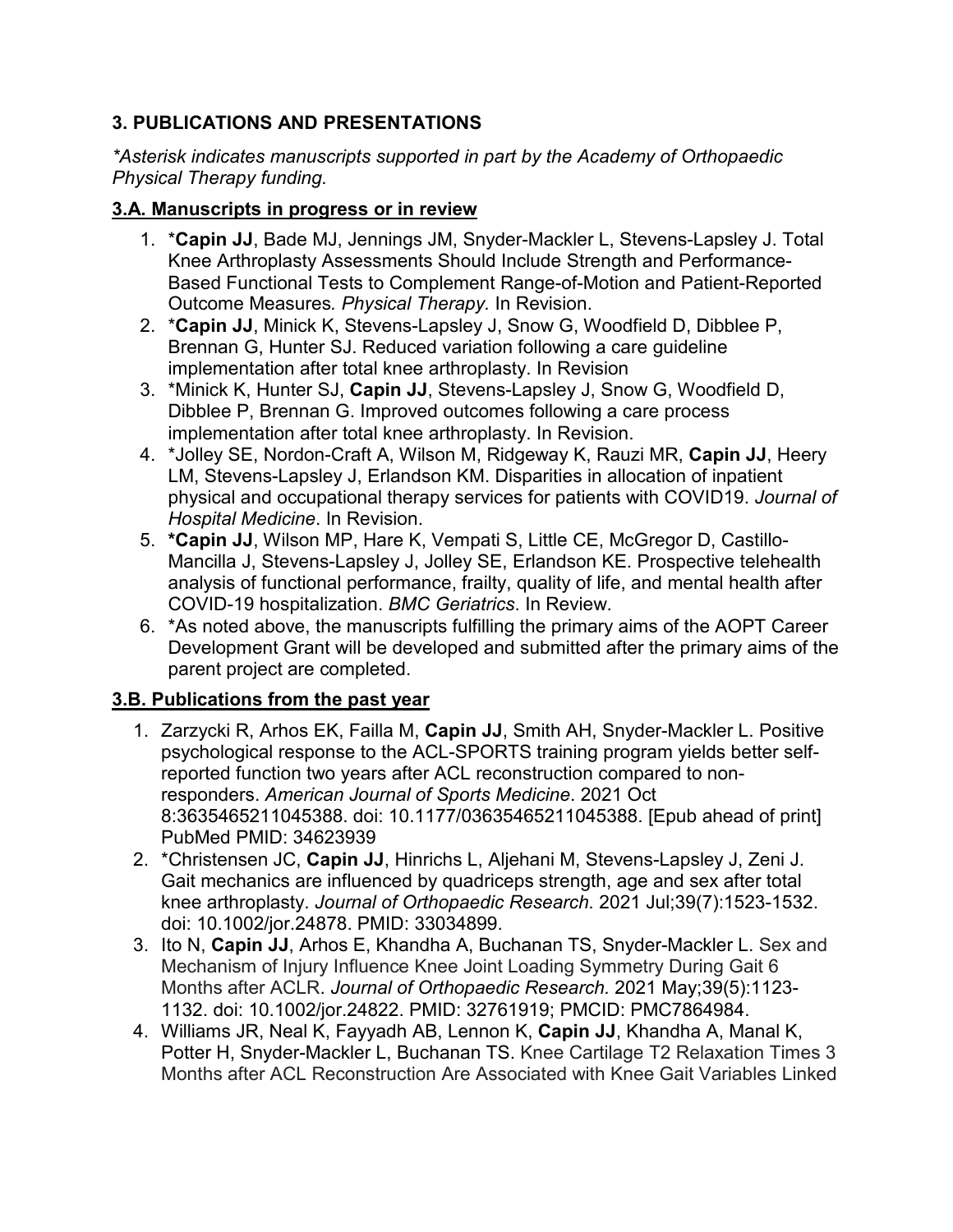to Knee Osteoarthritis. *Journal of Orthopaedic Research.* 2021 Mar 30; doi: 10.1002/jor.25043. PubMed PMID: 33783867.

- 5. Arhos E, **Capin JJ**, Buchanan TS, Snyder-Mackler L. Quadriceps Strength Symmetry Does Not Modify Gait Mechanics After ACL Reconstruction, Rehabilitation, and Return-to-Sport Training. *American Journal of Sports Medicine.* 2021 Feb;49(2):417-425. doi: 10.1177/0363546520980079. PMID: 33373534; PMCID: PMC7863565.
- 6. Knobel R, Ito N, Arhos E, **Capin JJ**, Buchanan TS, Snyder-Mackler L. Patients Walking Faster After Anterior Cruciate Ligament Reconstruction Have More Gait Asymmetry. *The International Journal of Sports Physical Therapy.* 2021 Feb 1;16(1):169-176. PubMed PMID: 33604147; PubMed Central PMCID: PMC7872452.
- 7. Wellsandt E, Khandha A, **Capin J**, Buchanan T, Snyder-Mackler L. Operative and Non-Operative Management of Anterior Cruciate Ligament Injury: Differences in Gait Biomechanics at 5 Years. *Journal of Orthopaedic Research*. 2020 Dec;38(12):2675-2684. doi: 10.1002/jor.24652. PMID: 32159239; NIHMSID:NIHMS1576827.
- 8. Arhos E, **Capin JJ**, Ito N, Snyder-Mackler L. Functional Measures Do Not Differ in Late Stage Rehabilitation After Anterior Cruciate Ligament Reconstruction According to Mechanism of Injury. *The International Journal of Sports Physical Therapy*. 2020; Oct;15(5):744-754. doi: 10.26603/ijspt20200744. PMID: 33110693.
- 9. Johnson JL, **Capin JJ,** Arundale AJH, Smith AH, Zarzycki R, Snyder-Mackler, L. Secondary injury prevention program may decrease contralateral ACL injuries in female athletes: 2-year injury rates in the ACL-SPORTS randomized control trial. *Journal of Orthopaedic and Sports Physical Therapy.* 2020 Sep;50(9):523-530. doi: 10.2519/jospt.2020.9407. PMID: 32741328; PMCID: PMC7484246.

## **3.C. Presentations based on this work**

- 1. **Capin JJ**, Minick K, Stevens-Lapsley J, Van der Wees PJ, Woodfield D, Snow G, Dibblee P, Brennan GP, Hunter SJ. Reduced Variation Following a Care Guideline Implementation; Analysis of 11,120 Patients after Total Knee Arthroplasty. Platform Presentation. *Combined Sections Meeting of the American Physical Therapy Association (CSM 2021)*: Virtual Conference, February 24-27, 2021.
- 2. Hunter SJ, Minick K, Snow G, **Capin JJ**, Stevens-Lapsley J, Woodfield D, Van der Wees PJ, Dibblee P, Brennan GP. Improved Outcomes Following a Care Guideline Implementation; Analysis of 11,120 Patients after Total Knee Arthroplasty. Platform Presentation. *Combined Sections Meeting of the American Physical Therapy Association (CSM 2021)*: Virtual Conference, February 24-27, 2021.
- **3.** Hinrichs LA, Christensen JC, **Capin JJ**, Aljehani MS, Zeni J, Stevens-Lapsley J. Gait Mechanics are Influenced by Quadriceps Strength, Age and Sex after Total Knee Arthroplasty. Poster Presentation. *Combined Sections Meeting of the American Physical Therapy Association (CSM 2021):* Virtual Conference, February 24-27, 2021.